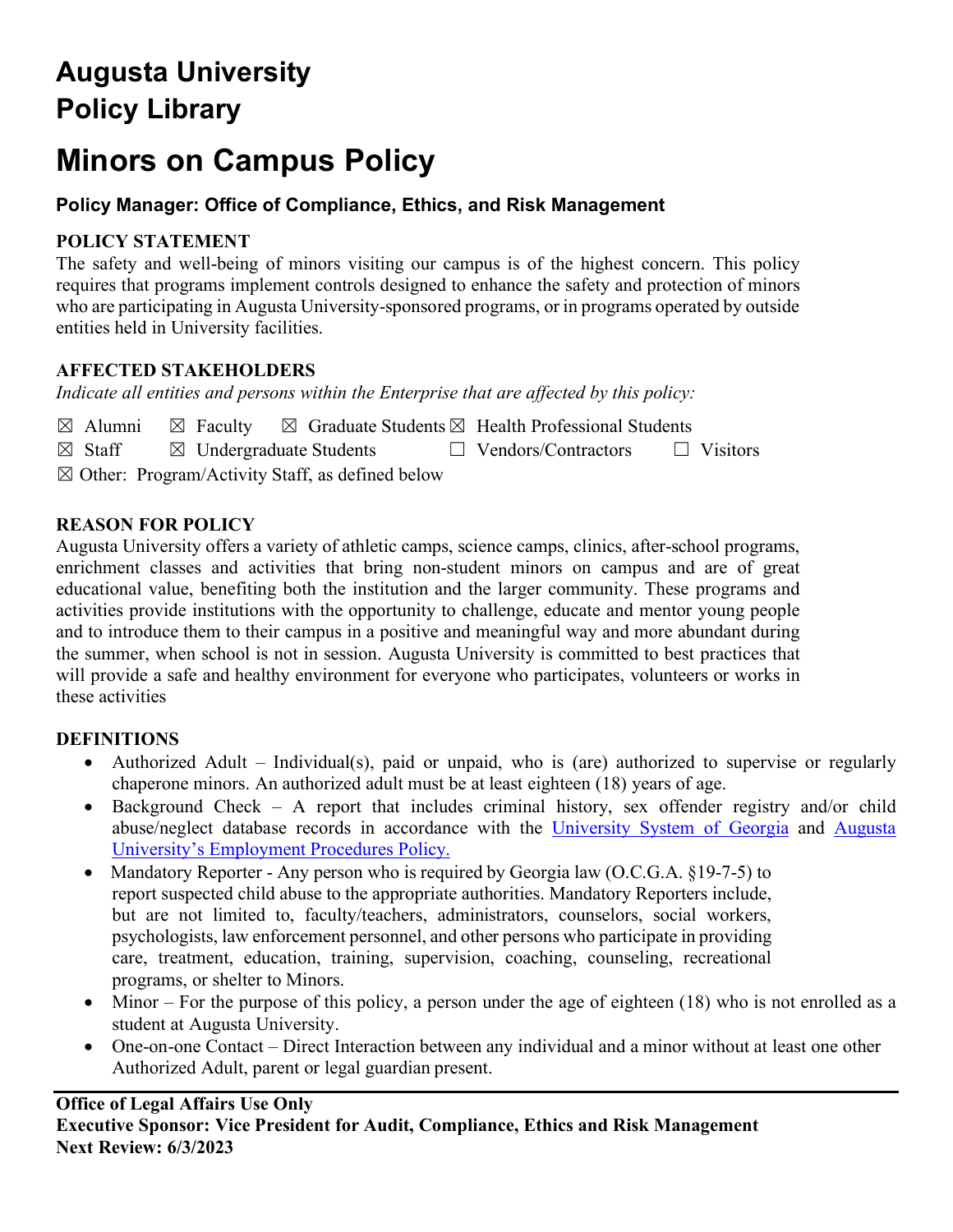- Programs Programs and activities offered by any unit (e.g., academic, administrative or athletic) of the University, or by non-University groups using University Facilities.
- Program/Activity Administrator: Any individual who has primary and direct operational responsibility for the overall content and execution of a Program/Activity and who serves as the primary point of contact.
- Program/Activity Staff: Individuals, whether paid, volunteer, or for academic credit, who have care, custody, control, and/or direct contact or interaction with Minors involved in Programs/Activities. This includes, but is not limited to, University administrators, faculty, staff, students, volunteers, and third parties when operating a Program/Activity.
- Sponsoring Unit Any unit of the University that offers a program or gives approval for the use of University facilities.
- Third Party: An individual, organization, or entity external to the University, to which the University allows use of its facilities to operate a Program/Activity.
- University-sponsored Program A program or activity operated by an affiliated Augusta University Department or Augusta University student organization where the minors participating in the program are supervised by Augusta University Authorized Adults.

# **APPLICABILITY**

This Policy provides minimum operational requirements for Programs and Activities involving Minors and applies broadly to all Programs and Activities serving one or more Minors. However, this Policy does not apply to the following:

- Program/Activities for Minors enrolled in undergraduate or graduate academic coursework;
- Events or visits to campus where Minors are supervised by their parent/guardian;
- Events at the University that are open to the general public or invited guests where parents/guardians are expected to provide supervision of Minors;
- IRB-supervised research;
- Minor employees; and
- All employees and students hosting family members, friends, or other guest.

This Policy shall supplement, rather than replace, any existing safety and security measures, policies, or codes of conduct currently in place or hereinafter enacted.

## **PROCESS & PROCEDURES**

## 1. **Sponsoring Unit Approval & Pre-assessment**

- a. The Sponsoring Unit's Dean, Director, Vice-President, or Department Head, as applicable, must approve all University Programs/Activities, including those operated by a Third Party in Augusta University facilities.
- b. The Program or Activity Administrator must address the following considerations in advance of the Program/Activity's approval. (See "Program Checklist", as found on the Minors on Campus Website.)
	- Alignment of the Program/Activity with the University's mission;
	- Response protocols for accusation of misconduct;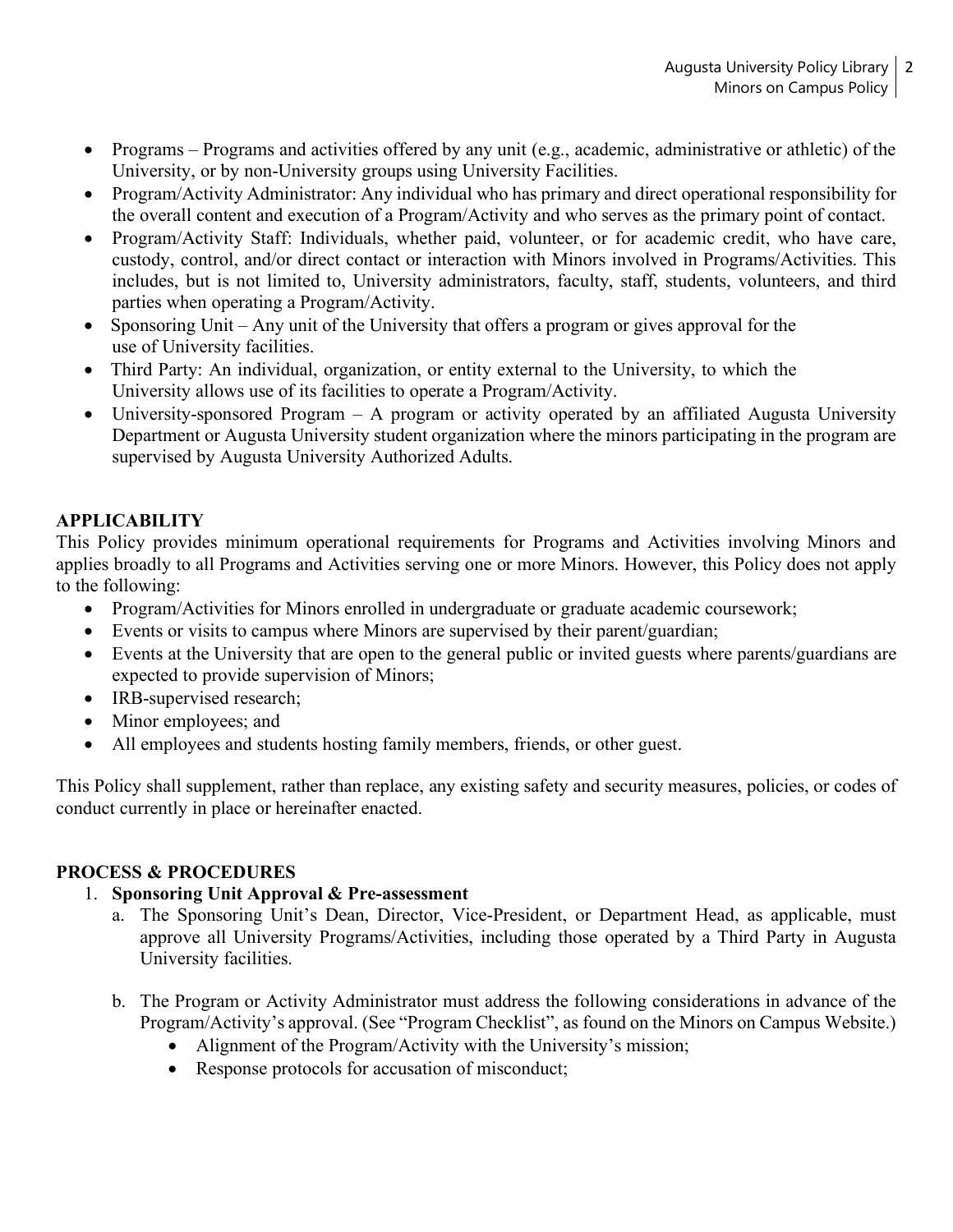- Appropriate staffing and supervision ratios, with special regard to avoiding one-on-one contact between Minors and Program/Activity Staff;
- Appropriate subject matter and fully planned activity itinerary;
- Program/Activity Staff Code of Conduct and guidelines;
- Appropriate training Program/Activity Staff;
- Minor Code of Conduct, Applicable Forms, Waivers, and any supplemental Program/Activity guidelines;
- Program/Activity orientation and information for Minors and parents;
- Transportation arrangements;
- Housing arrangements with special consideration for overnight Programs/Activities;
- Contracts for Auxiliary Services and Food Services;
- Safety and security planning including, but not limited to:
	- o Basic first aid;
	- o Emergency response and notification plans;
	- o Reporting protocols for injury and/or illness; and
	- o Inclement weather plans;
- Insurance;
- Any licensing or exemption required by a government agency; and
- Record retention policies.

## 2. **Registration**

After review and approval by the Sponsoring Unit's Dean, Director, Vice-President, or Department Head, as applicable, the Program/Activity must be registered with the Office of Compliance, Ethics, and Risk Management.

To register, go to the Augusta University Minors on Campus webpage and complete the listed steps. Ongoing programs should be registered annually.

## 3. **Requirements for Employees and Volunteers**

Employees and volunteers who are reasonably anticipated to have direct contact or interaction with minor program participants must have a completed Background Check and complete "Minors on Campus Training" before they begin working with minors at Augusta University.

## a. **Background Investigation & Additional Screening**

- i. Program/Activity Administrators must be in receipt of background check clearance on all Program/Activity Staff prior to involvement. The background check must include a state and federal criminal history check, covering a minimum of seven (7) years, and sex offender registry checks, in accordance with the [University System of Georgia](http://www.usg.edu/hr/manual/background_investigation) and August University's [Office of Human Resources Background Check Policy.](https://www.augusta.edu/compliance/policyinfo/policy/employee-background-investigation.pdf)
	- a. Frequency of Background Checks for Employees: If the Program/Activity Staff member is an employee of AU, he or she must have an initial background check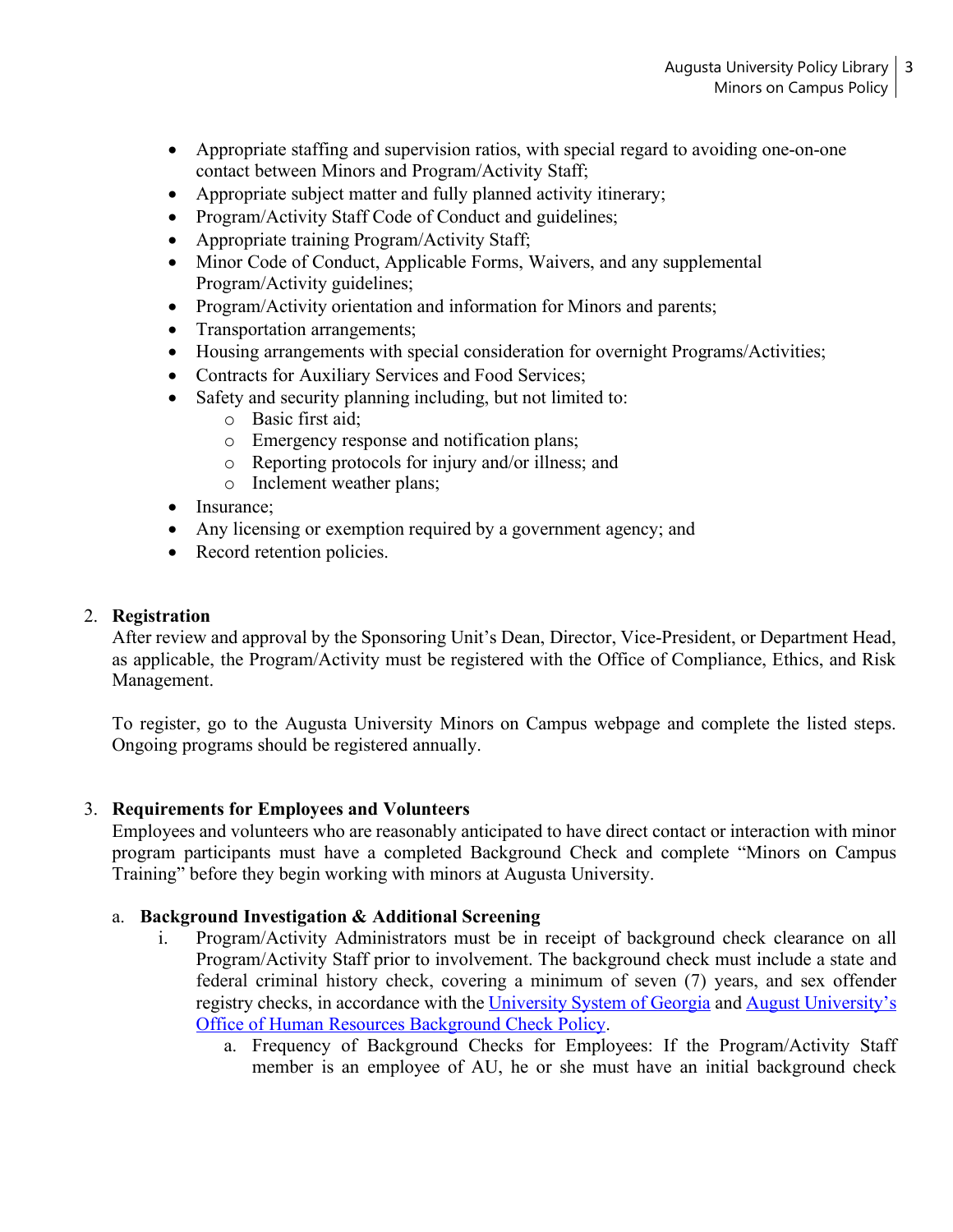completed and on file. Thereafter, the background check must be rerun and completed every three (3) years.

- b. Frequency of Background Checks for Non-Employees: If the Program/Activity Staff member is not an employee of AU, then the Program/Activity Staff member must have the background check completed on an annual basis.
- ii. Individuals volunteering or employed in licensed child care programs shall undergo a criminal background check as mandated by the Georgia Department of Early Care and learning and applicable state laws and federal laws.
- iii. Additional Screening: Depending on the nature of the Program/Activity, additional screening of Program/Activity Staff beyond background checks may be advisable, including in-person interviews and/or reference checks.

#### b. **Arrest Disclosure**

Program/Activity Staff must self-report any arrest, charge, or criminal conviction occurring after the date of the background check to their Program/Activity Administrator, prior to returning to any Program/Activity. Additionally, all Augusta University employees are subject to [University policy](https://www.augusta.edu/compliance/policyinfo/policy/disciplinary-procedures-for-employees.pdf) that requires completions of an Arrest Charge, Conviction, Plea, or Drug Offense Disclosure Form within 72 hours of the incident.

#### c. **Training**

Program/Activity Staff must complete Minors on Campus Training prior to any involvement in the Program/Activity. At a minimum, the training shall address mandatory reporting requirements, responsibilities and expectations, relevant institutional policies, safety and security procedures, and Staff Code of Conduct.

All Program/Activity Staff and Authorized Adults must make all reasonable efforts to remove minors from dangerous or potentially dangerous situations, irrespective of any other limitation or requirement.

#### d. **Code of Conduct**

All Program/Activity Staff must review and abide by the Minors on Campus Policy Code of Conduct (See "Program Staff Code of Conduct", as found on the Minors on Campus Website.)

#### 4. **Requirements for Third Parties**

Third-party organizations or agencies that utilize Augusta University facilities or space to host programs or activities involving minors must comply with the Minors on Campus Policy. In particular, Third Parties must:

- a. Certify that all their Program/Activity Staff have undergone background checks, which would, at a minimum, satisfy the HRAP requirements listed above;
- b. Comply with Augusta University's Facility Use Procedures Involving Minors. The Facility Use Agreement must contain the following:
	- i. Certification that background investigations have been performed by a qualified vendor.
	- ii. Certification that all personnel have been trained regarding appropriate interaction with minors.
- c. Possess documentation of appropriate insurance coverage for the sponsored event.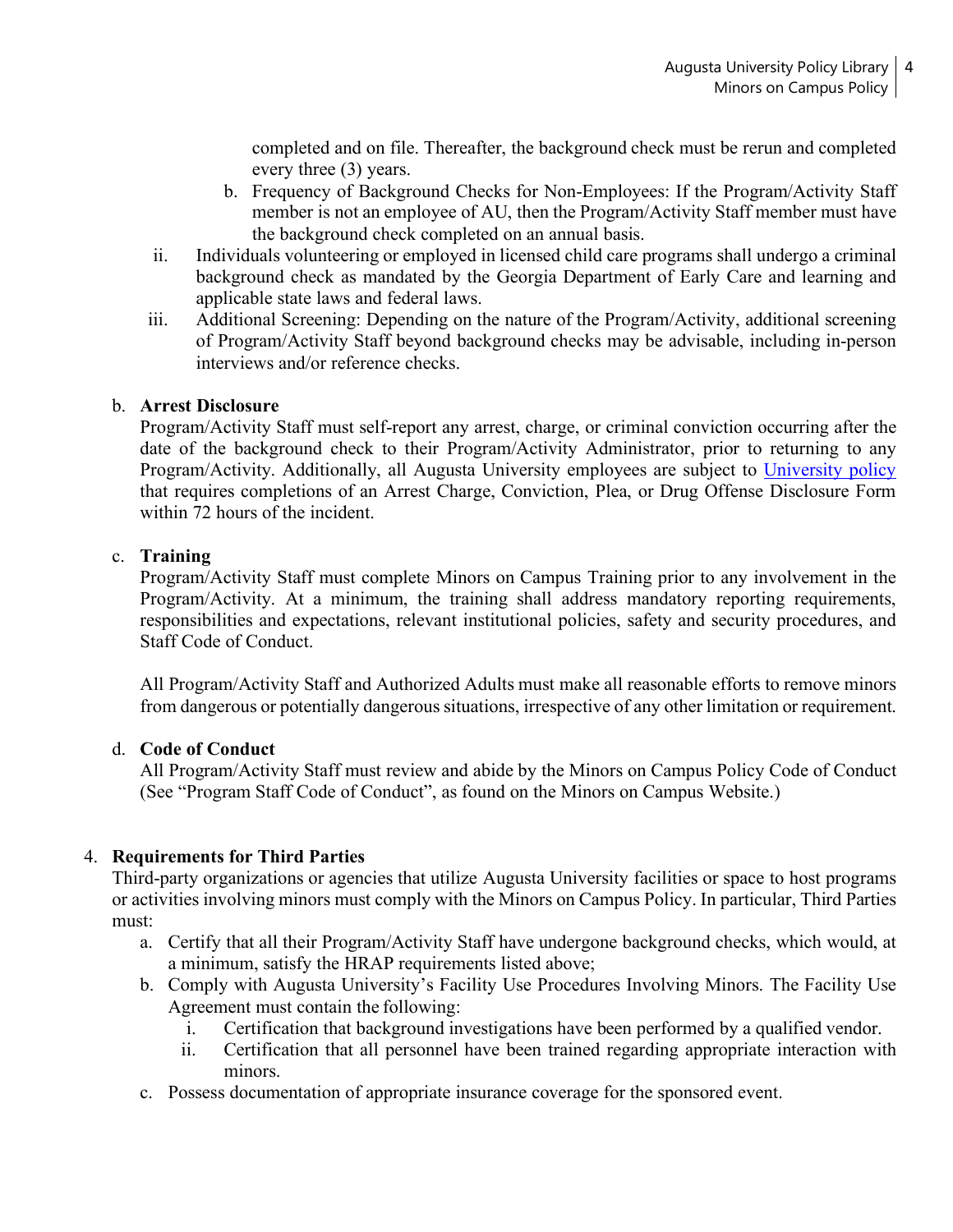### 5. **Records Retention**

All records should be retained in accordance with Board of Regents policies on record retention. Copies of all required forms and documentation pertaining to Minors should be retained for a period of three (3) years after the Minor reaches the age of eighteen (18). Records pertaining to Program/Activity Staff should be retained for five (5) years.

#### 6. **Reporting**

- a. **Injury:** In order to maintain a safe environment for all students, faculty, staff, and visitors, it is important that the University be informed, at the earliest possible date, of any injuries that occur at a University Facility or to faculty and staff in the course of their work responsibilities.
- b. **Child Abuse and Mandatory Reporters:** Any Program/Activity Staff or other Mandatory Reporter who has reasonable cause to believe that suspected child abuse has occurred, shall immediately report the suspected abuse to the Augusta University Police Department, the appropriate supervisor or Program/Activity Administrator, who must take immediate action, and the Georgia Division of Family and Children Services. By reporting, you are not necessarily making an accusation; you are merely reporting facts for trained professionals to evaluate and investigate. All employees must appropriately report suspected child abuse. Do not attempt to investigate a matter further or gather additional information before reporting.
	- i. *If you suspect child abuse, or simply have an idea or uneasy feeling about a possible abuse situation, immediately report the situation to ALL of the following***:**
		- 1. The Augusta University Police Department at 706-721-2911; AND
		- 2. The Program/Activity Administrator; AND
		- 3. The Georgia Division of Family and Children Services at 1-855-GACHILD.
	- ii. A Mandatory Reporter must ensure that the Division of Family and Children Services is notified of the suspected abuse immediately and in no case later than 24 hours after the Program/Activity Staff (or other reporter) first had reasonable cause to suspect the abuse.
- 7. **Accountability & Sanctions**. Violators of this Policy will be held accountable for their actions under the Minors on Campus Policy Code of Conduct, University policy, and applicable law. Sanctions for violations may include, but are not limited to, suspension of University funding, non-renewal or termination of the Program/Activity, suspension, dismissal, or termination of University employment or Program/Activity Staff status, or removal or barring from University Facilities.

**REFERENCES & SUPPORTING DOCUMENTS** [Augusta University Minors on Campus Website.](https://www.augusta.edu/compliance/minorsoncampus/) **RELATED POLICIES** Intentionally left blank